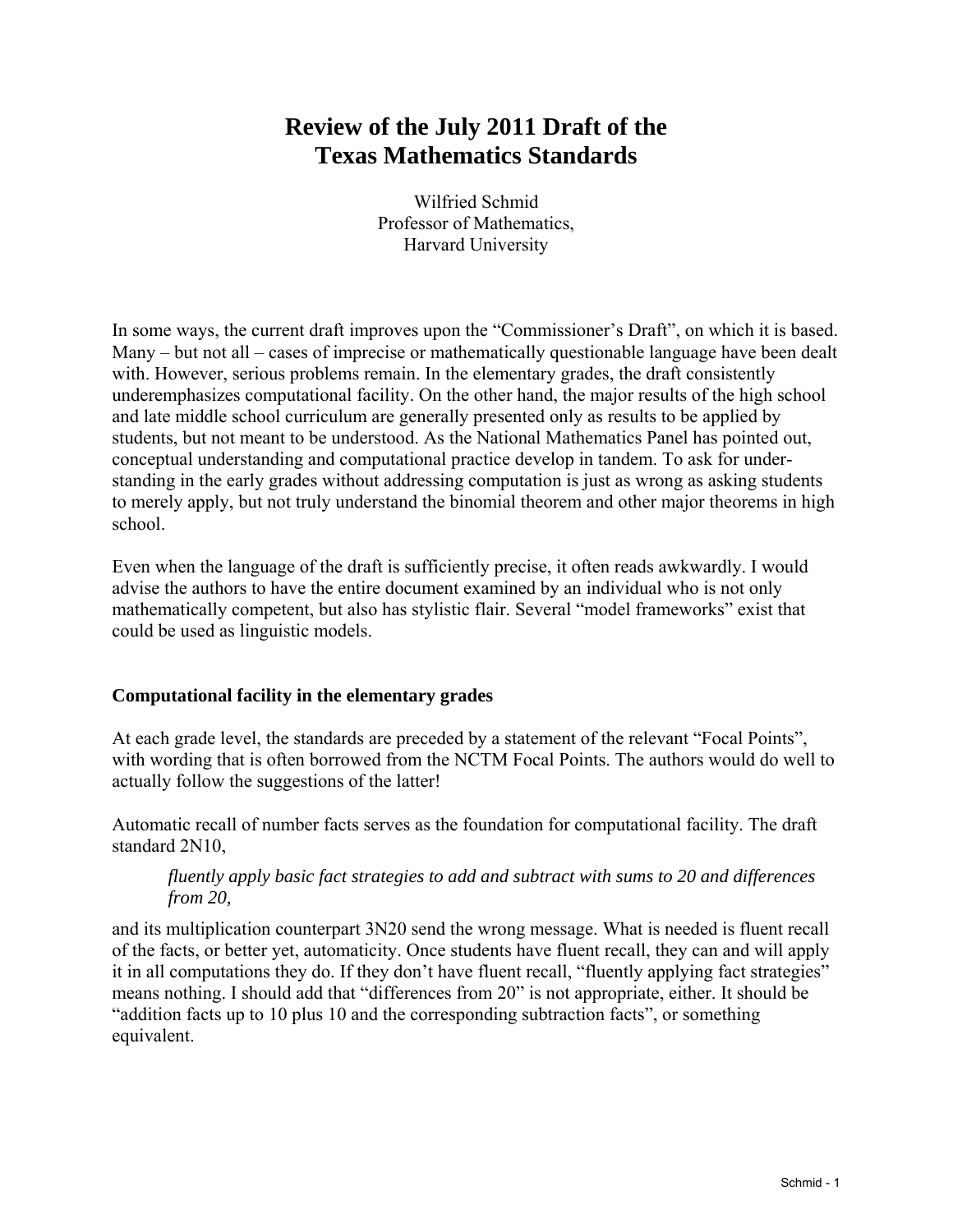The NCTM Focal Points, the NMP report, the top rated state frameworks, the Common Core, and the curriculum guidelines of top achieving countries all ask for fluent use of the standard algorithms of arithmetic. In contrast, the wording of the  $4<sup>th</sup>$  grade standard  $4N16$ ,

*add and subtract whole numbers and decimals to the hundredths place using a variety of methods, including pictorial models, the inverse relationship between operations, concepts of place value, and efficient algorithms,* 

signals disdain for the standard algorithms: "efficient algorithms" can be interpreted in many ways, and they are mentioned merely as an afterthought. The appropriate wording is "the standard algorithms", and they should be taught in grade 2 (addition and subtraction), grade 4 (multiplication), and grade 5 (division), respectively, as recommended in the NCTM Focal Points.

The addition of fractions – actually doing it, not just "representing addition of fractions" as in 4N17 and 5N06 – serves as an important precursor to Algebra. The *computational* addition of fractions (not just decimals!) is not covered in these standards<sup>1</sup>. That is a serious omission.

In my review of the Commissioner's draft, I mentioned that negative integers are not mentioned explicitly, but only implicitly, when rational numbers are introduced in grades 6 and 7. That is still the case. Likewise I mentioned the omission of the concepts of prime and composite numbers; that, too, has not been remedied.

#### **Underemphasis of understanding in the later grades**

In my review of the Commissioner's Draft, I wrote:

 $\overline{a}$ 

The consensus of framework writers in the last twenty or thirty years is that students should know the Pythagorean theorem, be able to apply it, and to understand its proof – not to be able to reproduce its proof necessarily, but more than just understanding the statement. The CCSM says "Explain a proof of the Pythagorean theorem and its converse" and the Focal Points ask students to "explain why the Pythagorean theorem is valid". Both of these formulations are reasonable. On the other hand, I don't know what it means to "represent, verify, and explain the Pythagorean theorem". How would one *represent* the Pythagorean theorem? And the statement of the theorem is pretty straightforward, so there is not much to explain. The Draft should adopt language similar to that of CCSM or the Focal Points.

The wording of this standard remains unchanged in the current draft. In effect, the standard 8A06 does *not* ask for an understanding of the Pythagorean Theorem, and the other standards that refer to this theorem are all about applying it.

The standards referring to finding roots of quadratic equations or to the quadratic equations are also slanted away from understanding. Compare the standards A1Q06, A1Q07 to the CCSM standard

<sup>&</sup>lt;sup>1</sup> The standard 5N07 asks for the fluent solution of problems involving the addition of fractions, not for the fluent addition of fractions!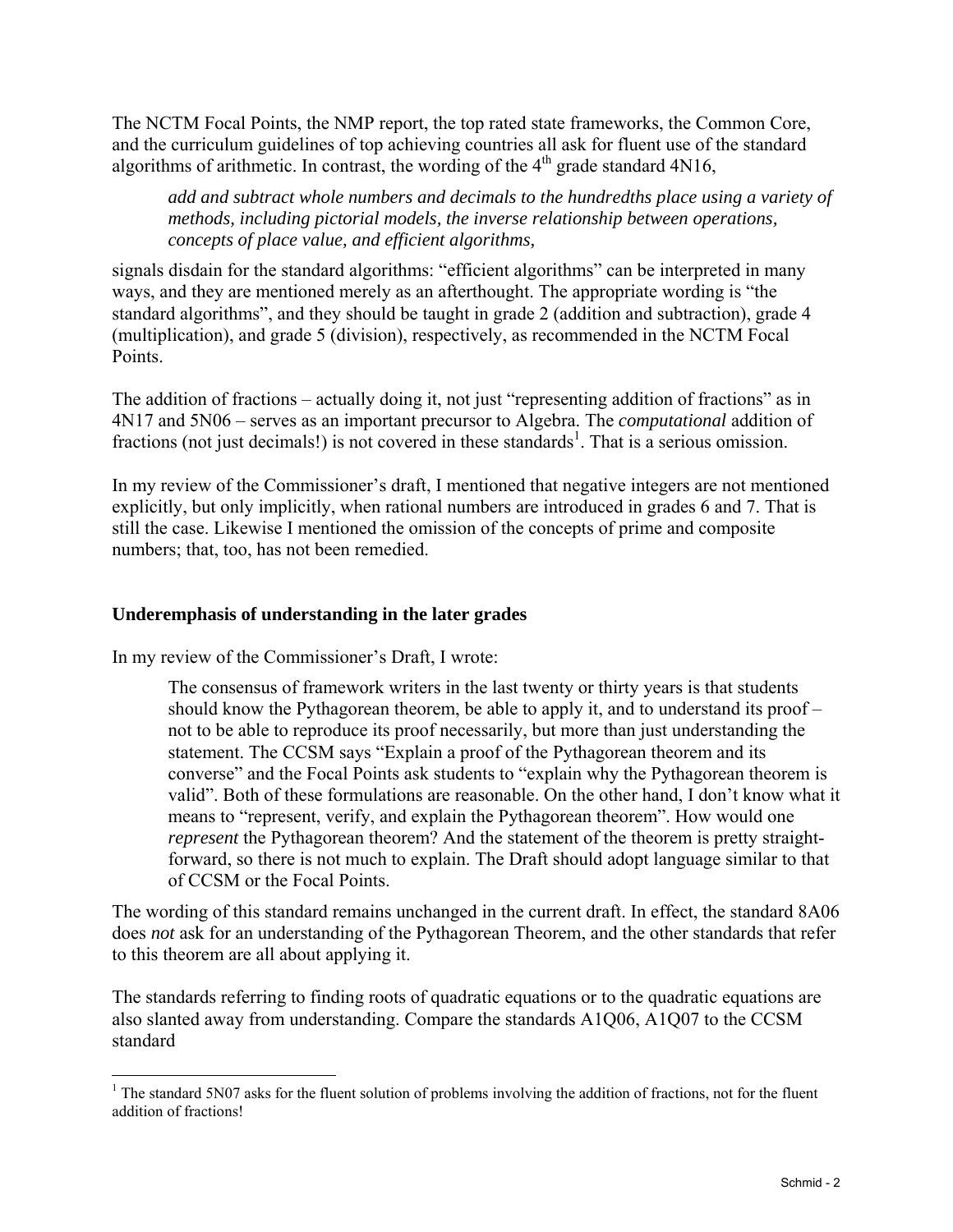*Use the method of completing the square to transform any quadratic equation in x into an equation of the form*  $(x - p)2 = q$  that has the same solutions. Derive the quadratic *formula from this form.* 

Deriving the quadratic formula develops understanding, whereas merely applying it, as in the July draft, does not. Similarly, the Precalculus standard PA11 only talks about applying the Binomial Theorem, not about understanding it. The CCSM, on the other hand, asks to *know and apply* the Binomial Theorem, *with coefficients determined for example by Pascal's Triangle*; it also mentions in a footnote that the *Theorem can be proved by mathematical induction or by a combinatorial argument*. The Texas Standards should aim as high as the CCSM!

#### **Comments on specific standards**

- KN?? The un-numbered Kindergarten standards mentioning "one-to-one correspondence", "conservation of number", "cardinality", "hierarchical inclusion", and "subitizing" are unnecessarily technical and pretentious. The corresponding CCSM standards "*When counting objects, say the number names in the standard order, pairing each object with one and only one number name and each number name with one and only one object", "Understand that the last number name said tells the number of objects counted. The number of objects is the same regardless of their arrangement or the order in which they were counted"*, and "*Understand that each successive number name refers to a quantity that is one larger"* are perfectly clear, non-technical, and unpretentious. The Texas standards should aim for the same clarity and unpretentiousness! The "research" cited to justify the inclusion of the "subitizing" standard does not meet even minimal standards of evidence. It should be eliminated.
- 1N?? The un-numbered first grade standard mentioning "subitizing" should be eliminated; of evidence again, the "research" cited to justify this standard does not meet even minimal standards
- 1N04 "Generate a number" is not the best choice of words. How about "Name a number" instead. Even better, the standard should include the idea that "adding one" or "subtracting one" is one way to get such a number, but that there are many other ways.
- 1N09 Why "such as 50"? Instead you should say "up to 90".
- 1N14 See my remarks at the beginning of this review.
- 1N16 Can be said better. How about "Identify problems involving adding or subtracting …, and solve such problems".
- 1A03 No reason to strike out the example!
- 2N?? Should be eliminated; again, the "research" cited to justify this standard on "subitizing" does not meet even minimal standards of evidence.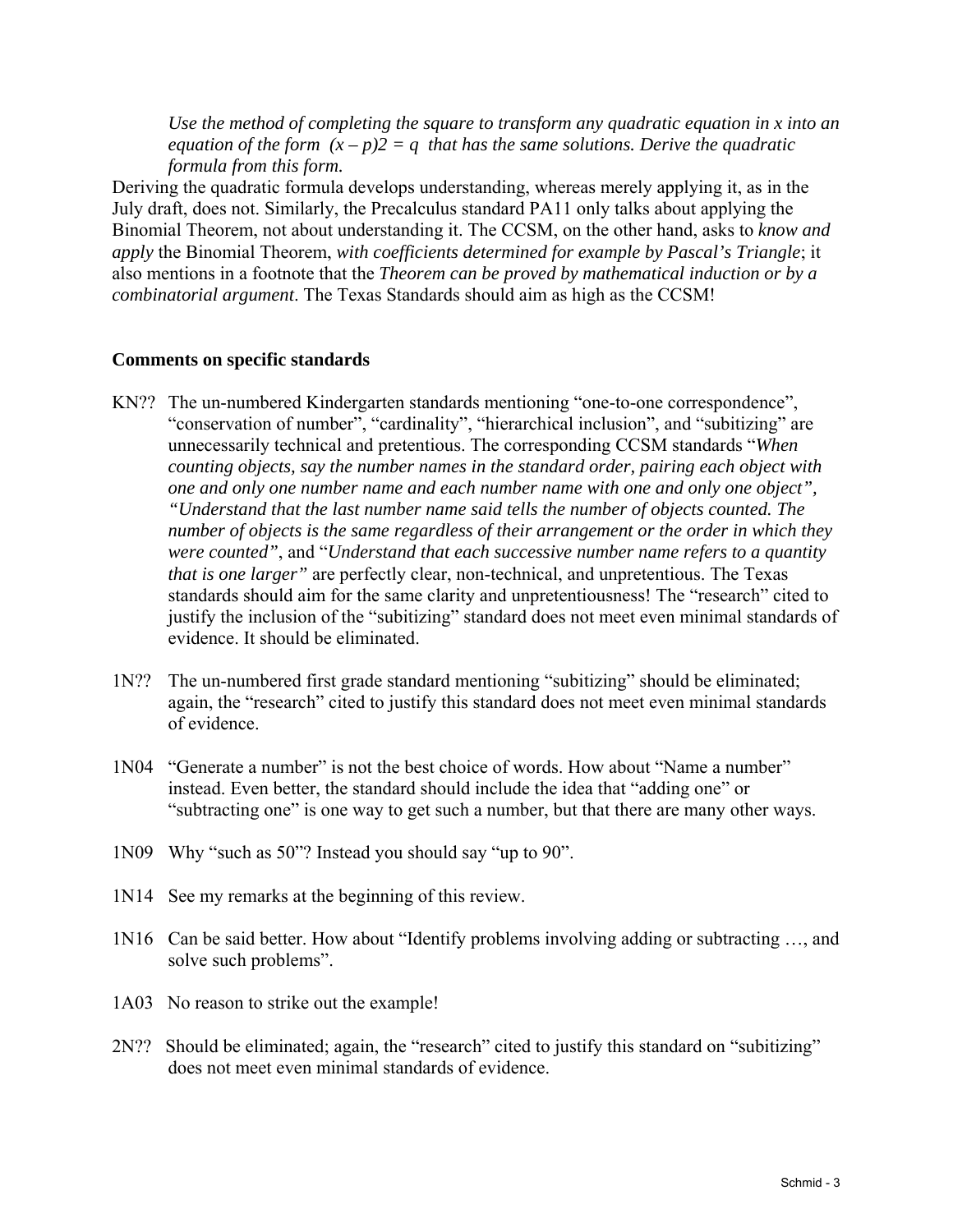- 2N02 Should be "represent numbers up to 999".
- 2N03 See my comments about 1N04.
- 2N?? You cannot "justify that fractional parts are halves and fourths" by "non-examples". Also, "halves or fourths" is better.
- 2N10 See my remarks at the beginning of this review.
- 2N13 See my comments about 1N16.
- 2N?? "Solve mathematical and real-world problems with unknowns in all positions" the scope of this standard is completely unclear; it needs to be specified.
- 2N15 The language is unnecessarily pretentious.
- 2N16 The language is unnecessarily pretentious.
- 2A?? "Use relationships"? This is a poor choice of words!
- 2G02 Why "quadrilaterals, pentagons, and octagons", but not hexagons or heptagons?<br>2G03 The "e.g." is helpful, don't eliminate it.
- 
- 3N06 It is the fraction, not the number line, that has "denominators of 2, 3, 4, 6, and 8".
- 3N9.5 Insert "of fractions" between "representations" and "with denominators …".
- 3N12 "such as comparing", not "such as compare"!
- 3N20 See my remarks at the beginning of this review.
- 3G01 Badly said the first sentence that was struck out is necessary to explain what is meant.
- 3M01 "Determine the perimeter …" when "given perimeter …"? What on earth is this supposed to mean?
- 3M07 It is the fraction, not the number line, that has "denominators of 2, 3, 4, 6, and 8".
- 4N05 Badly said the decimal number 1.0006, for example, is not a "fraction with denominator(s) 10 or 100".
- 4N17 "Fractions with common denominators" can be easily misinterpreted as "fractions with denominators 2, 3, 4, 6". More seriously, expressing the opposite notion in later standards leads to the wording "fractions with uncommon denominators", which conveys the meaning of "fractions with unusual denominators". Use "like denominators" and "unlike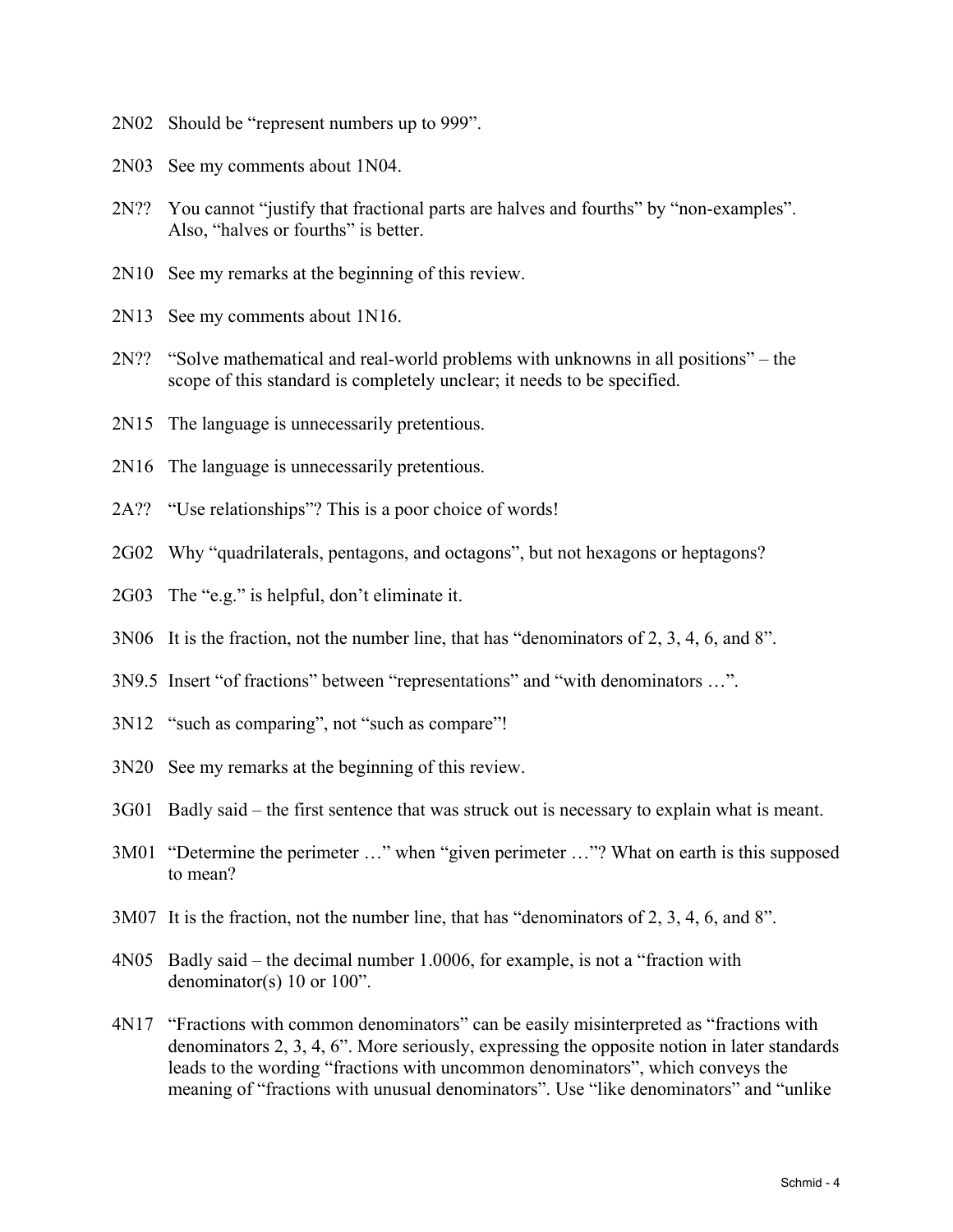denominators", or alternatively "equal denominators" and "unequal denominators" throughout this document.

- 4N18 See my comments about 4N17.
- 5N06 See my comments about 4N17.
- 5N08 This should be a fourth grade standard, and should include fluent use of the standard algorithm of multiplication. See my comments at the beginning of this review.
- 5N09 This should mention the standard algorithm of division. See my comments at the beginning of this review.
- 5G01 Unclear and pretentious language.
- 6P10 It is not clear what the phrase "using concrete and pictorial models" refers to. Is it the statement of the problems, or the "Determine" – i.e., the method of solution. If it is the latter, direct computation must be included.
- 6A03 Here, as in quite a few other instances in this draft, it should be "or", not "and" (as was the case originally). The only "rule equivalent to  $y= kx$  and  $y=x+b$ " is  $y=x$  !!!
- 7P05 The terms "invariant" and "covariant" are unusual in K-12 mathematics, and should not be used.
- 7P06 If  $\pi$  is introduced as the ratio of the circumference of a circle to its diameter, as is usually done, then the statement that it is also the ratio of the area inside the circle to the radius squared is a (non-trivial for middle-school mathematics) theorem. It should be described as such.
- 8N01 It may be clear what is meant by "illustrate a rational approximation of an irrational number", but is said quite inelegantly.
- 8A06 See my remarks at the beginning of this review.
- A1Q07 See my remarks at the beginning of this review.
- A1A14 The term "trinomial" is rather quaint by now, and is not used in college mathematics. Both the CCSM and the Focal Points avoid it. So should the draft – say "quadratic polynomial" instead.
- A1A18 Avoid the terminology "literal equation", which is not used in college mathematics.
- GG08 and GG09 are too ambitious for a High School Geometry course.